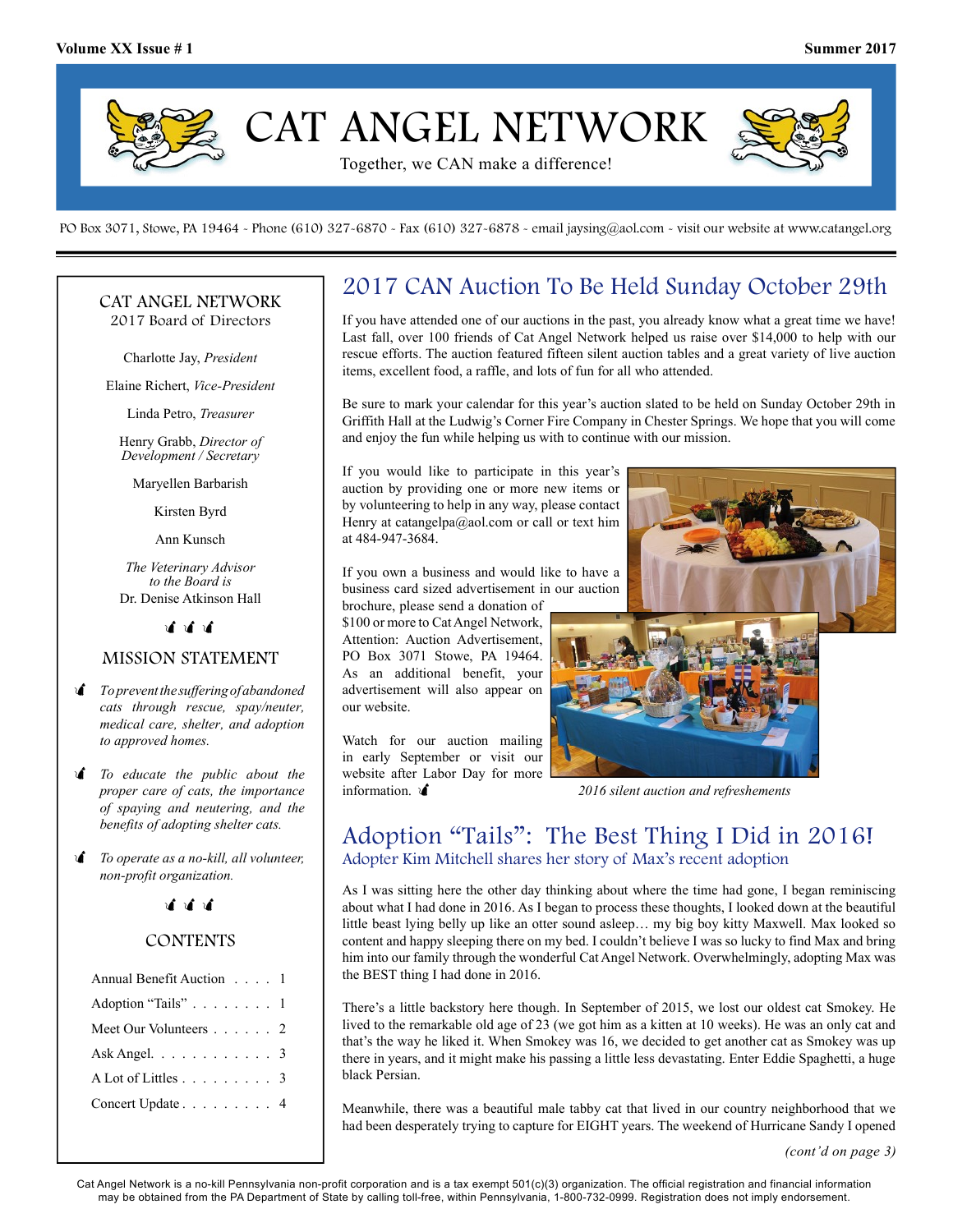# Meet Our Volunteers

Most long term volunteers eventually find their special niche in Cat Angel Network. In the case of Marie Schauder, finding her place happened almost immediately when she started volunteering at the shelter in March of 2015. We quickly recognized Marie's special talents, and by the end of the year she became the official shelter trainer. In this capacity, Marie presents an Orientation and Introduction Meeting to familiarize new trainees with shelter information and completes all training of new volunteers.



It is no surprise that Marie, who was born in Wilmington and grew up in Newark, Delaware, shines when working with and mentoring both people and animals. Marie's family raised "field trial" beagles and although they did not have cats, she grew up with a love for all animals and considered becoming a veterinarian.

After graduating from Christiana High School, Marie attended the University of Delaware, graduating with a B.A. in Criminal Justice and Sociology. In her senior year she was selected as a Resident Assistant which lead to her current career path in Student Affairs. After two more years of study, Marie obtained a M.ED in

Student Personnel and College Counseling. She also met her husband, Joe at the University of Delaware. They married in June of 1986 and have two grown children, Keith and Krista.

On July 1, 1987, Marie started working at Villanova University as Assistant Director for Staff Training and Development in the Residence Life Office. She has been at Villanova for 29 years and currently holds the position of Associate Director for Housing Services and Residence Operations.

In the fall of 1999, the Schauders got their first cat, Miss Alleycat and 2 years later to provide a companion, Miss Patches joined the family. Mr. Stripes came in 2004, shortly after the loss of Miss Alleycat. Miss Patches is now 14 and Mr. Stripes, 12. As a result of Marie's volunteering, two family members have adopted CAN kitties - Widget in January 2016, and Dot and brother Clark in February 2017.

Marie has many varied interests. For 10 years she helped her husband run "Boyertown Storm" a travel softball team and has been involved with parent organizations, football, and boys and girls basketball at Boyertown High School. She was also involved with fundraising and tailgaiting activities at Lehigh and Kutztown Universities when her children were students. Marie has performed in several musical theater productions at the Barn Playhouse in Jeffersonville and has been a member of the St. Aloysius and St. Columbkill church choirs.

With her varied background and people skills, there is no doubt that Marie found the perfect niche as a volunteer. CAN and our kitties are lucky to have her.  $\mathbf{\hat{d}}$ 



CAN volunteers at 2016 picnic

As a new volunteer, in order to become familiar with the entire adoption process, Paula Kreiser helped with all shifts at the Downingtown PetSmart store. She began volunteering with CAN in 2008 and quickly found that her favorite times were Sunday mornings and closing on Saturday evenings. These days, when she brings her foster kitties to weekend adoptathons, she often stays around to chat with the customers. Potential adopters are always thrilled to have an opportunity to chat with a kitty's foster mom or dad. Frequently, the extra time Paula spends has produced successful adoptions of one or more cats.



In 2012 while unemployed, Paula found her passion in fostering, starting with nine stray kittens from West Chester. Two of those kittens, BJ and Kahona, became Paula's first (but not last) foster failures. Shortly thereafter, Willy from Gap, and Mr. Wilson from Downingtown joined Paula's gang. Currently, Paula works with other CAN volunteers trapping in Downingtown

Paula was born and raised in Harrisburg, PA but has called several other cities home over the years, including Denver, Seattle, Memphis, Tennessee and Owings Mills, MD. Currently she lives in Coatesville near her 97 year old father, big sister, son, daughter-in-law, grandson and granddaughter. Paula's son and his family adopted a CAN kitten they named Donut.

Besides fostering, Paula enjoys sewing, managing her business, Granny's Pet Products, renovating her retirement home in Shippensburg, and volunteering with Lend A Hand, a program that assists home owners with limited finances to recover from natural disaster damages. When not busy with CAN and hobbies, Paula works full time for Bentley Systems in Eagleview as a Payroll Specialist.  $\mathbf{\hat{A}}$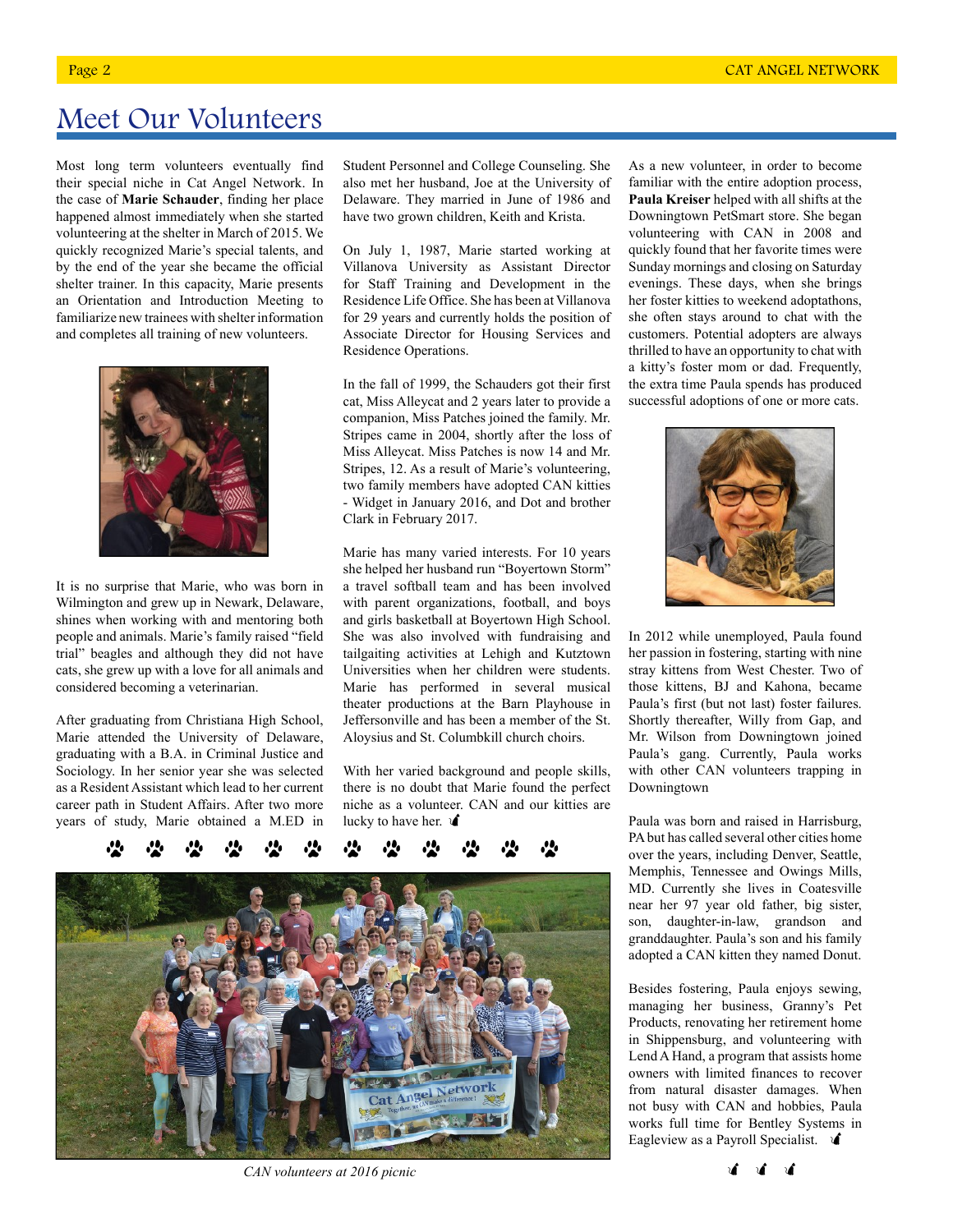# Ask "Angel"

QUESTION: My cat doesn't always use her litter box. Why?

ANSWER: Glad you asked! We kitties want you to know that when one of us has an "accident," there's always, always a reason. Our species is programmed to "go" in loose material so something has to be very wrong for us to go against this instinct.

Sometimes it has to do with the box and litter itself. In the wild, cats always choose a fresh, clean new area for potty purposes. At the shelter we have a choice of several litter boxes in scattered locations. Then if one is "occupied" or if "Bully Billy" is blocking the way, we have an alternative. The litter boxes are BIG, clear, 58-quart plastic storage containers filled with about 2 inches of UNSCENTED litter. We don't like using the brand that's on sale after we've gotten used to our favorite litter. Our personal staff, i.e., the volunteers, keep the boxes nice and clean by ALWAYS scooping twice a day. Sometimes they even try to scoop while we're still in there! This annoys us.

If all is well with our boxes, the two other reasons that cause us to go against our instincts

#### are PAIN and STRESS/FEAR. PAIN is caused by urinary crystals that form in the urine and REALLY hurt when we go. Some kitties start avoiding the box because they feel pain when they urinate in there. If this is the case, PLEASE TAKE YOUR KITTY TO HER VET FRIEND IMMEDIATELY!

STRESS is caused by change or turmoil in the house (new person or baby, moving, fighting, divorce, etc.). We cats are VERY sensitive creatures and, although we may not always show our feelings on the outside, sometimes we are really upset and stressed inside. FEAR is caused by aggressive pets, loud noises, rough kids, etc., that make us afraid to go to or into our box. This is why some kitties don't like a COVERED litter box. There's only one way in and one way out. TRAPPED WITH NO ESCAPE ROUTE!

The good news is that there IS an effective way to get us back in harmony with our natural instincts. The bad news is that you are going to have to show some TOUGH LOVE in retraining kitty to the box by confining her to a bathroom or dog cage for three weeks, minimum. This is a case of "It's going to be a lot harder on you than on me," because most owners do not like the idea of confining their beloved pet to a bathroom or dog cage for THREE FULL WEEKS to get her back to good habits. Bad habits take time to form, and it takes time to get back to "the box and ONLY the box! Naturally, any problems with the litter (sometimes a kitty has a preference for a different kind of litter), number of boxes, health, or stressful/fearful situations must be addressed before we are given gradual freedom outside the bathroom or cage.

"MY CAT DOESN'T ALWAYS USER HER LITTERBOX. WHY?"

Actually, being confined should NOT be viewed as a punishment for us. It is actually the most loving gesture an owner can make to a treasured pet, the opportunity to keep what is most important to a cat, her home and family.  $\mathbf$ 



# 2 2 2 2 2 2 2 2 2 2 2 2 2

#### (cont'd from page 1)

the front door, set down food, and in he came. We named him Envy, and he enjoyed a healthy, comfortable existence until last April. In February, 2016, his body finally started to give out; he went blind and was failing rapidly. We made the decision to have poor Envy euthanized as his ailments were beyond his body's capacity. Poor Eddie was beside himself. I felt bad for him, but losing two cats in less than 12 months made me reluctant to even think about getting another.

That was the case until the day I went to the PetSmart in Downingtown! I looked at all the kitties and spoke with an adoption center volunteer, but I still resisted. I went back a couple of weeks later and had my 2 grandsons with me. While the boys were playing with a kitten named Oscar, I turned around to look at the cage behind me, and there he was! It's was one of those moments when everything just lines up the right way. His name was Max, the rescue recommended Max Cat food, and I represent Max Cat through Mars Petcare, NA. How many more signs did I need? I turned around and

The Best Thing I Did... said "Sorry boys, Oscar will find a home - he's young. THIS is the kitty I want." He was a big tabby boy with a giant head and a squinty eye.



Max

He reminded me so much of Envy I couldn't believe it. I filled out the application and left the store feeling very anxious and almost afraid to be optimistic. I thought for certain someone else would get him, and then I'd be disappointed.

Two days later on Monday, I got a call from Elaine (CAN's Adoption Coordinator) and she explained that Max had had several operations on his eyes because when Cat Angel Network found him, he had a painful condition where the eyelids and eyelashes are turned inwards,

constantly irritating the surface of his eyes. He was now pain-free and ready for adoption. At the end she asked me if I'd like to pick Max up on Thursday.

I went to PetSmart everyday between Monday and Thursday and stared at him through the glass. He not only looked like Envy, but he was also a fastidious groomer just like Envy, cleaning between every toe and not missing a spot. I really felt like we were meant for each other.

Thursday came, and I loaded my carrier into the car and headed to the PetSmart. I thought he might have difficulty adjusting to his new situation and was prepared to give him time and space. Once at home, I brought him into the house, opened up the door, and out he came. Within 20 minutes he was lying on the den carpet stretched out, requesting a belly rub. I had to take a picture of him and post it to the Cat Angel Network Facebook page!

Eight hundred belly rubs later, here we are. Max has made his way into our family like he's